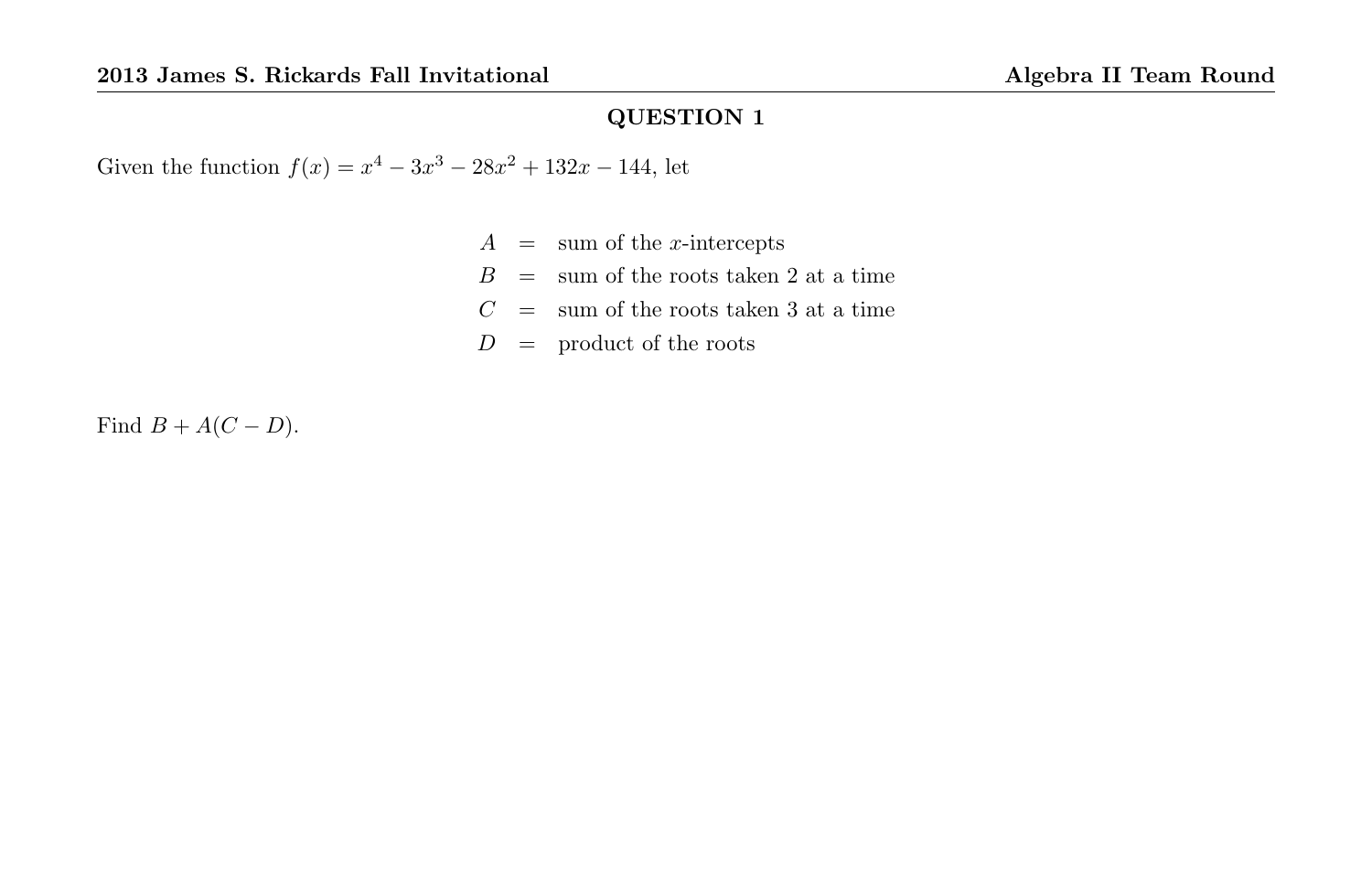Let

- $A = i + 3i^3 + 5i^5 + 7i^7 + \cdots + 15i^{15}$
- $B = i^{163571253}$
- $C =$  the constant term of  $p(x)$ , if  $p(x)$  is a fifth-degree polynomial with a leading coefficient of 1, has the roots  $3 + 2i$ and  $1 - 7i$ , and the coefficient of  $x^4$  is 12

Find 
$$
\frac{AC}{B}
$$
.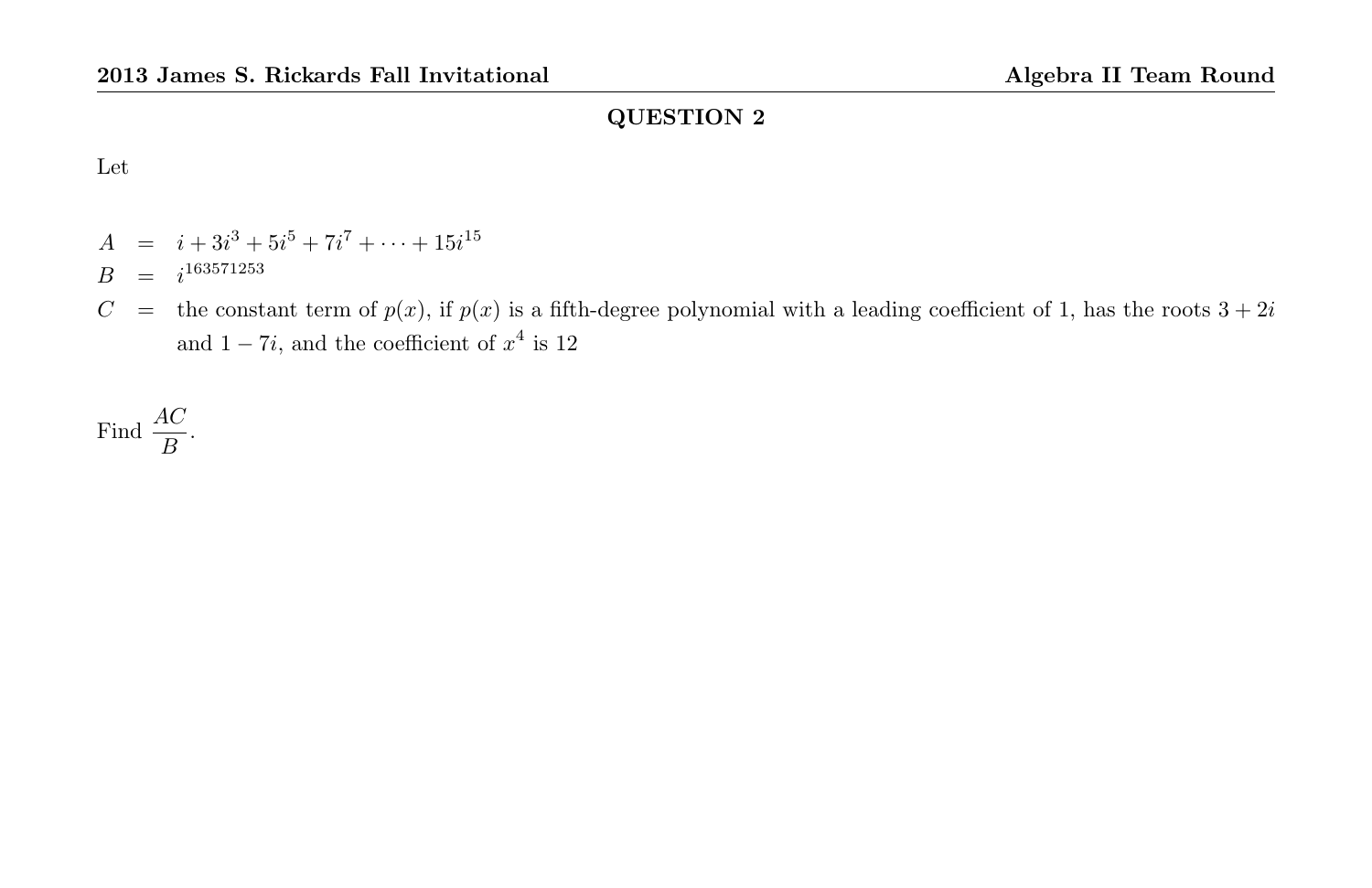Let

$$
A = (\log_{64} 128) (\log_4 32)
$$
  
\n
$$
B = (\log_{27} 81) (\log_9 3)
$$
  
\n
$$
C = (\log_{10} 100) (\log_{0.01} 1)
$$
  
\n
$$
D = (\log_6 36) (\log_{\frac{1}{4}} \frac{1}{8}) (\log_{\frac{2}{3}} \frac{8}{27})
$$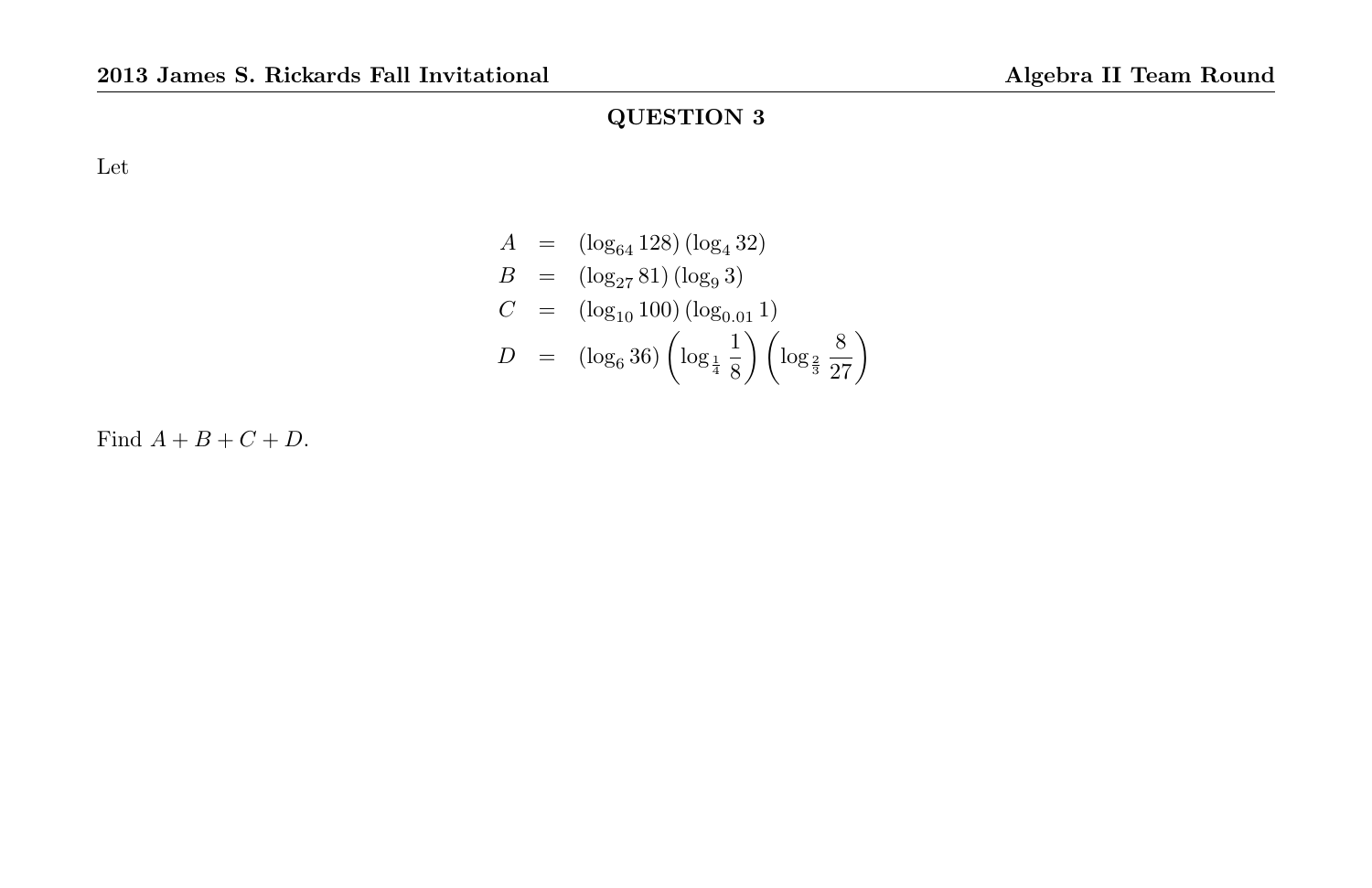For the function  $f(x) = \frac{x(x^2 - 25)(x - 3)}{(x^2 - 25)(x - 5)}$  $\frac{20}{(x^2-9)(x+5)}$ , the following parts are true or false. Start with 0, and for every true statement add 1, while for every false statement subtract 1. What is the final number?

- A = A vertical asymptote is  $x = -5$ .
- $B = A$  horizontal asymptote is  $y = 5$ .
- $C = A$  removable discontinuity is  $x = 3$ .
- $D = A$  slant asymptote is  $x 8$ .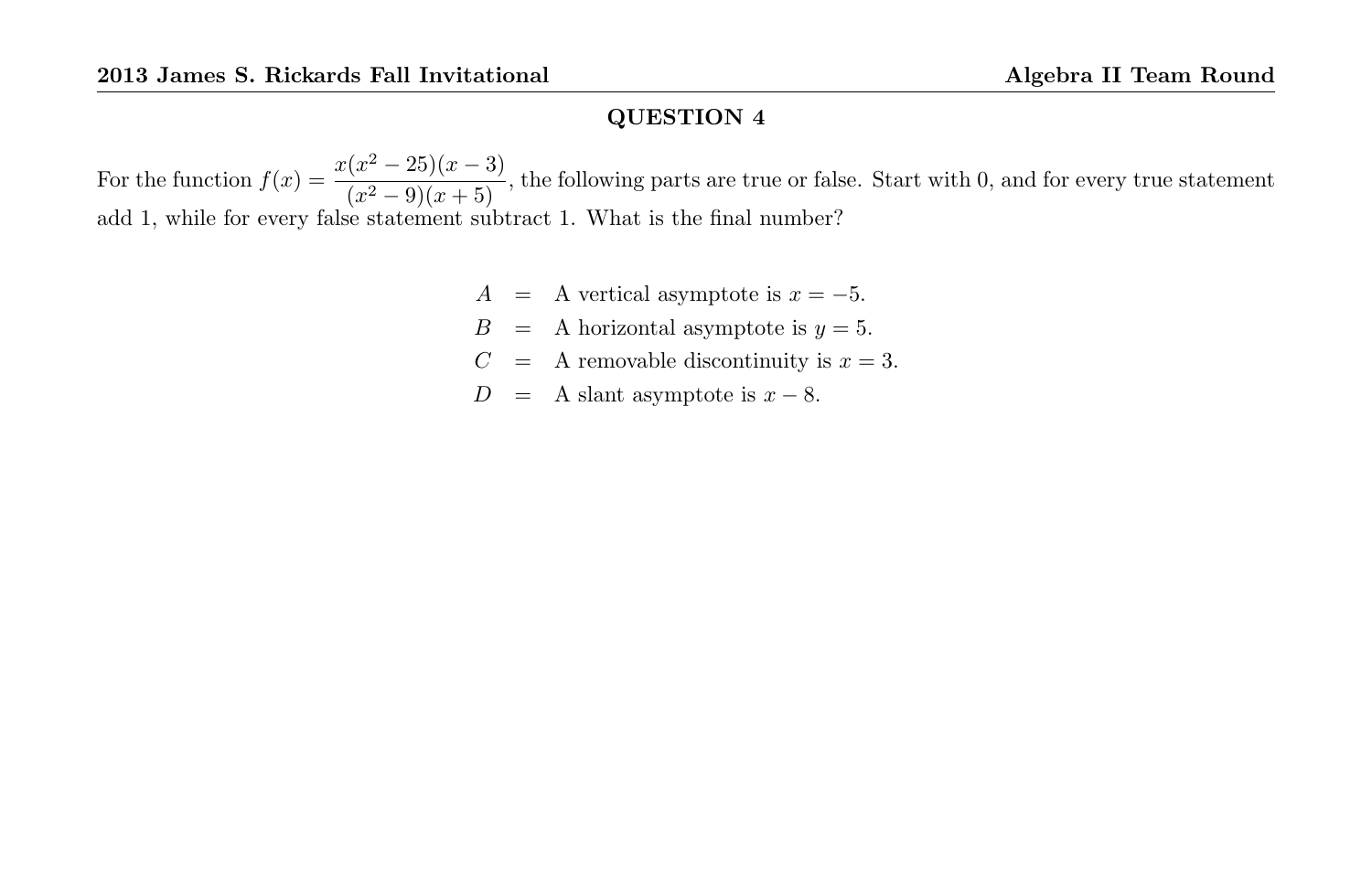Let

$$
A = \sum_{k=0}^{\infty} \frac{2}{3^k}
$$
  
\n
$$
B = \sum_{k=0}^{\infty} \frac{3^k + 6^k}{9^k}
$$
  
\n
$$
C = \sum_{k=0}^{20} (k+1)^2
$$
  
\n
$$
D = \sum_{k=1}^{100} (-1)^k k^2
$$

Find  $2AB + C + D$ .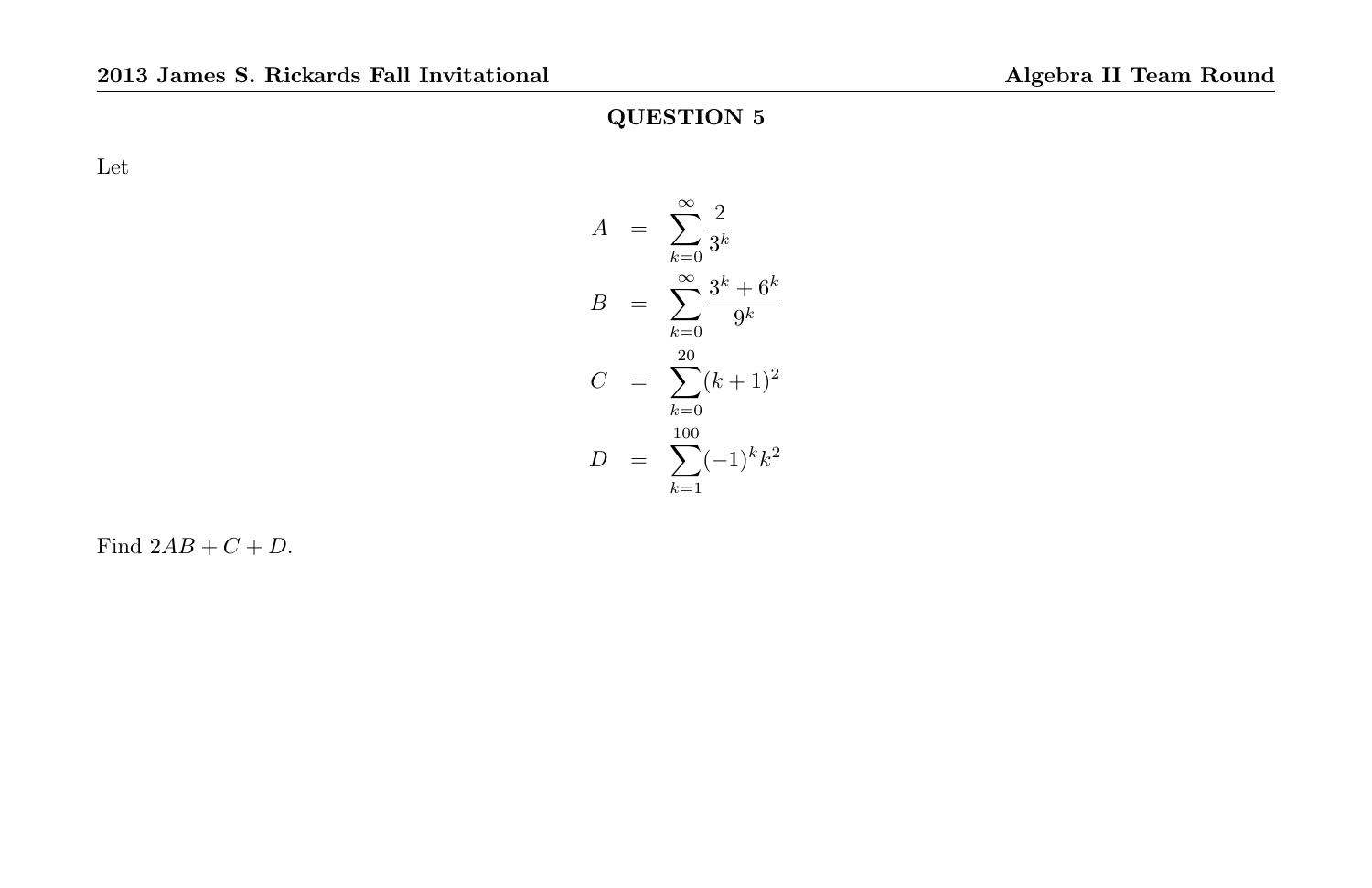Let

- A = the sum of all coordinates of all solutions to the system of equations  $x y = 3$ ,  $\frac{1}{x}$  $\frac{1}{x} + \frac{1}{y}$  $\frac{1}{y} = \frac{1}{2}$ 2
- B = the sum of all coordinates of all solutions to the system of equations  $x y = 6$ ,  $3x + y = 40$
- $C =$  the sum of all coordinates of all solutions to the system of equations  $2x + 3y = 35$ ,  $13x 6y = -2$

Find  $A(B - C)$ .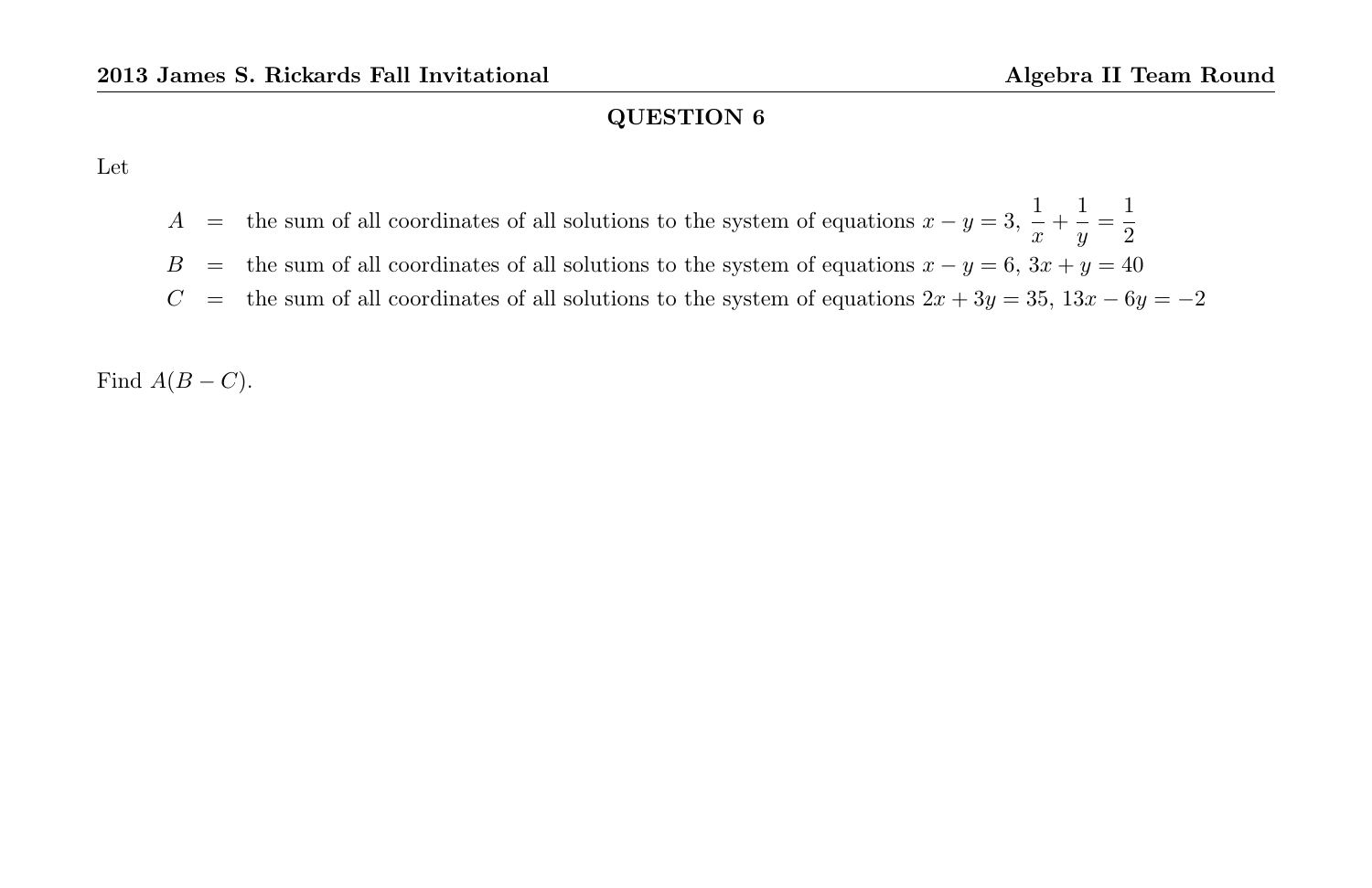Let

$$
A =
$$
 the coefficient of the  $x^2y^2$  term in the expansion of  $(x - 2y)^4$   
\n
$$
B =
$$
 the coefficient of the  $x^2$  term in the expansion of  $(3x + 5)^3$   
\n
$$
C =
$$
 the coefficient of the  $x^4y^3$  term in the expansion of  $(2x^2 - 3y)^5$ 

$$
D
$$
 = the coefficient of the *x* term in the expansion of  $\left(x + \frac{2}{x^2}\right)^4$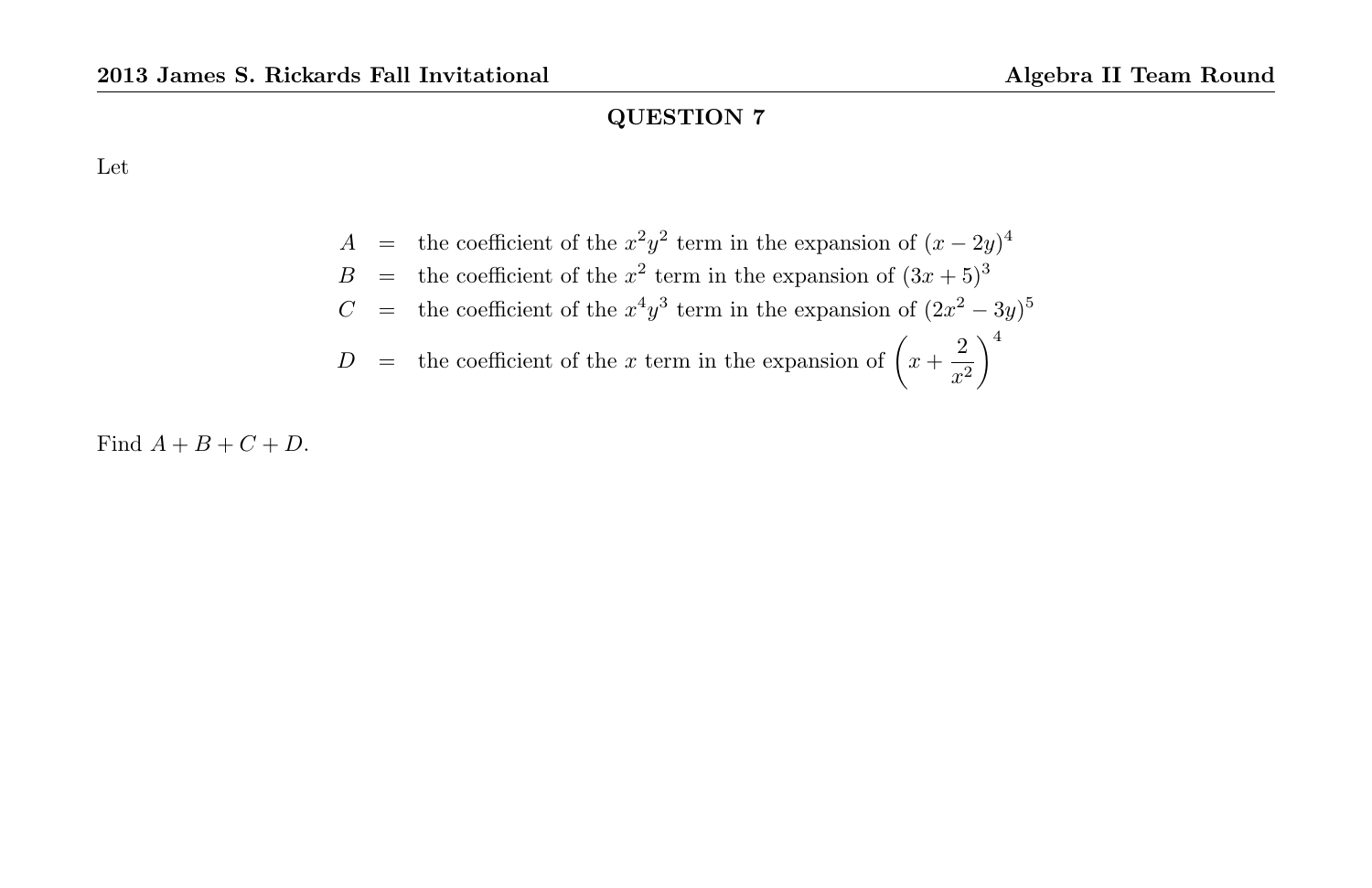Let  $\lceil x \rceil$  be defined as the smallest integer greater than or equal to x. Then let

$$
A = \begin{bmatrix} 13.5^2 \\ r_1 + \frac{1}{r_2} \end{bmatrix}
$$
, where  $r_1$  and  $r_2$  are the roots of  $x^2 - 11x + 5$   
\n
$$
C = \text{the maximum value of } 2^{\left\lceil -x^2 + 3x + 1 \right\rceil}
$$
\n
$$
D = \left[ \left( \sqrt{3} + \sqrt{2} \right)^4 \right]
$$

Find  $A - B - C - D$ .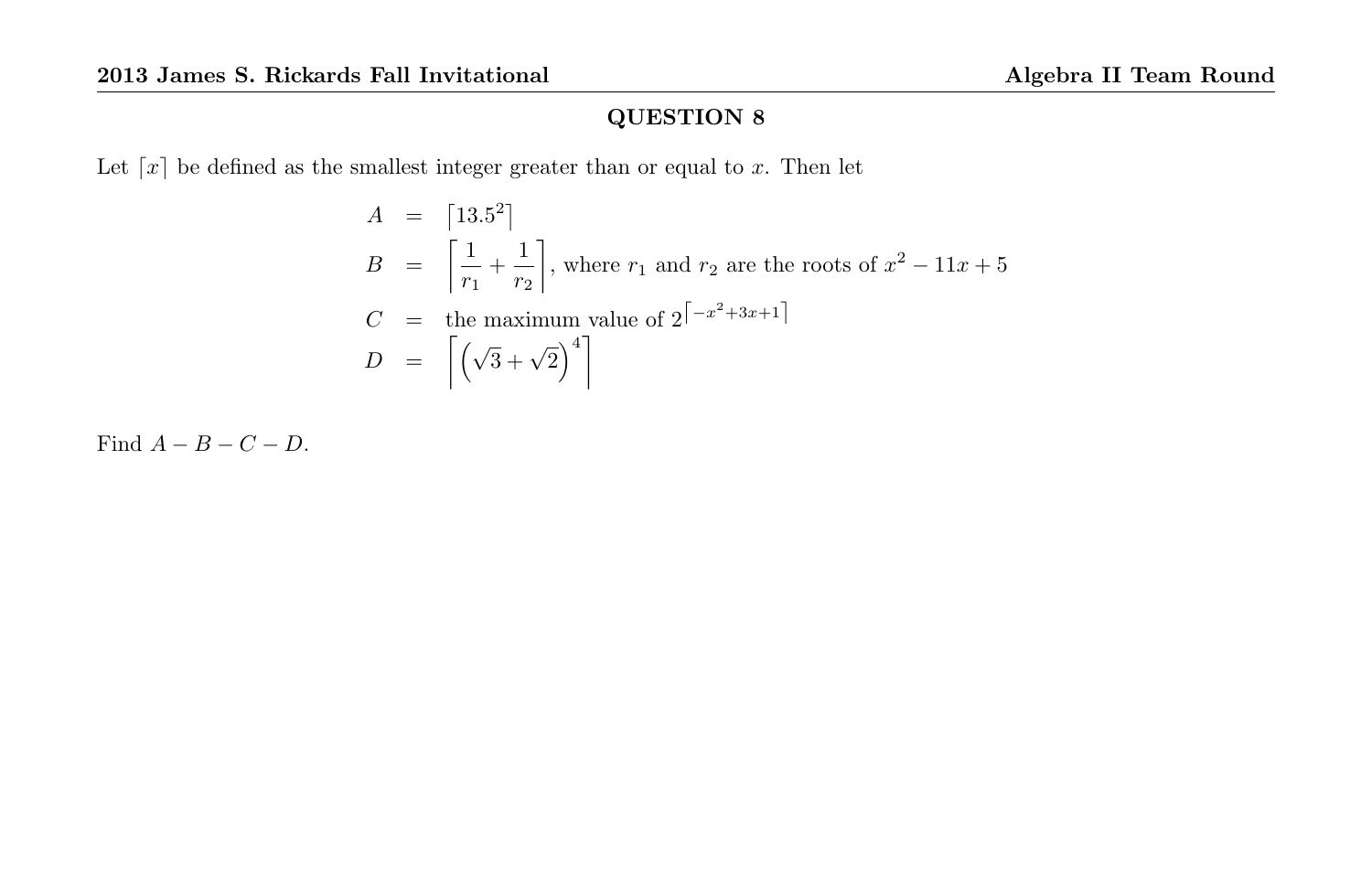Let

- $A =$  the number of positive divisors of 2013
- $B =$  the sum of the first 4 triangular numbers
- $C =$  the units digit of  $2^{2013}$
- $D = xy$ , if x and y are integers such that  $11x + 29y = 1$  and  $0 < x < 37$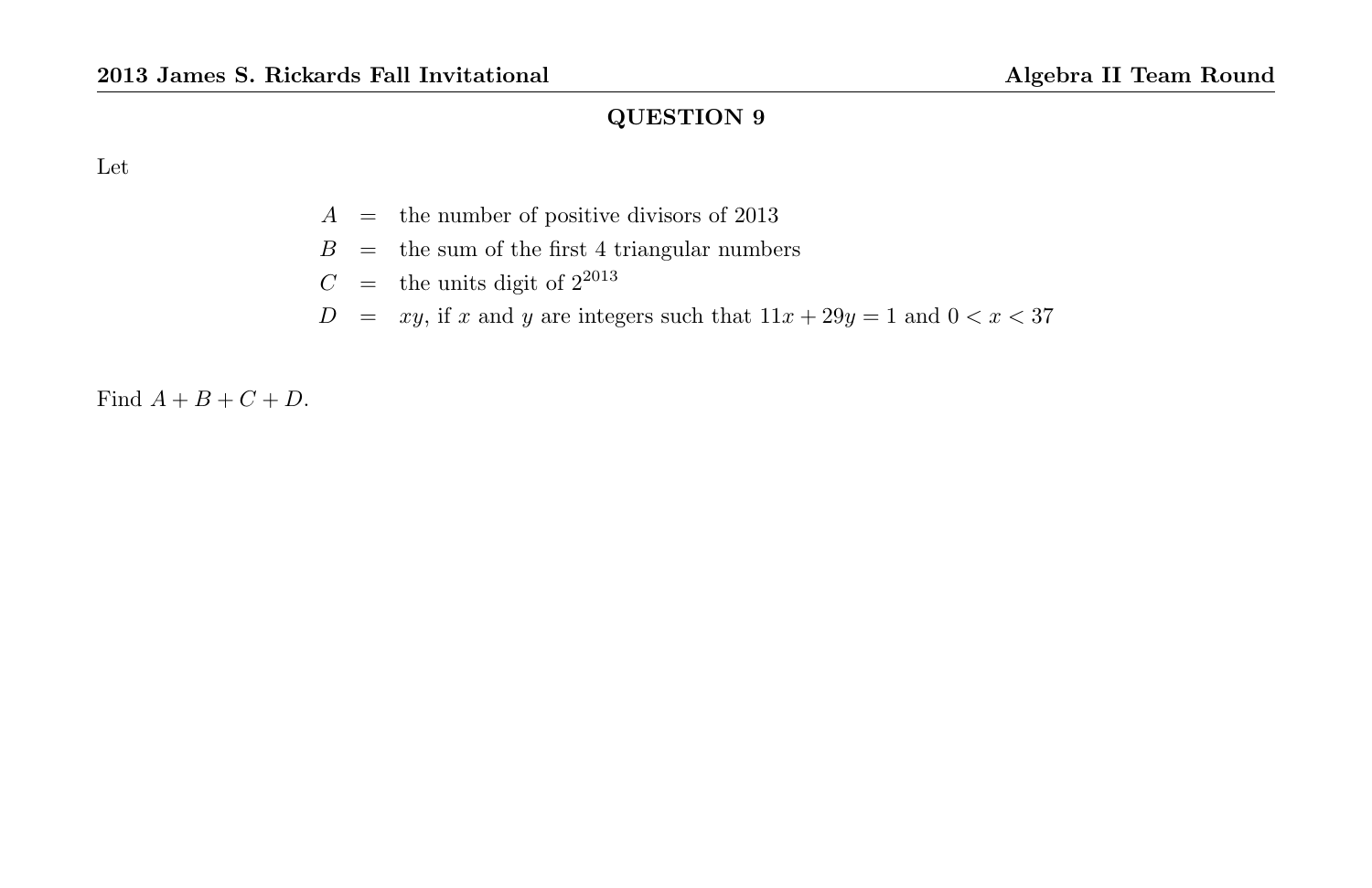Consider the conic section,  $4x^2 - 16x + y^2 + 8y = -16$ , for this question. Let

- $A =$  the area of the conic section
- $B =$  the eccentricity of the conic
- $C =$  the distance between the two foci
- $D =$  the length of the latus rectum

Find  $AD+BC$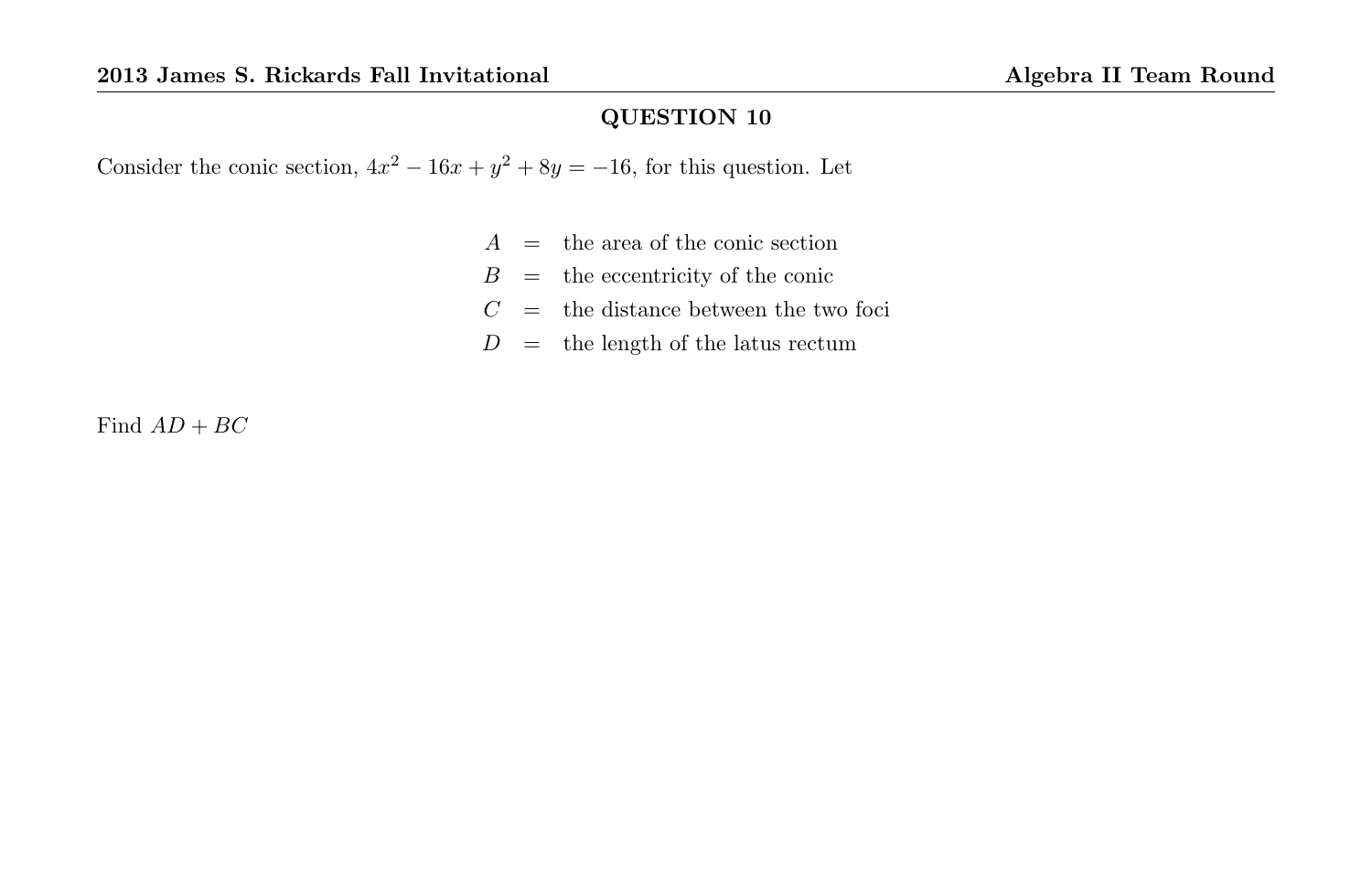Consider the functions  $f(x) = |3(x+4)|$  and  $g(x) = |2-2(x-6)|$ . They intersect at two points,  $(A, B)$  and  $(C, D)$ .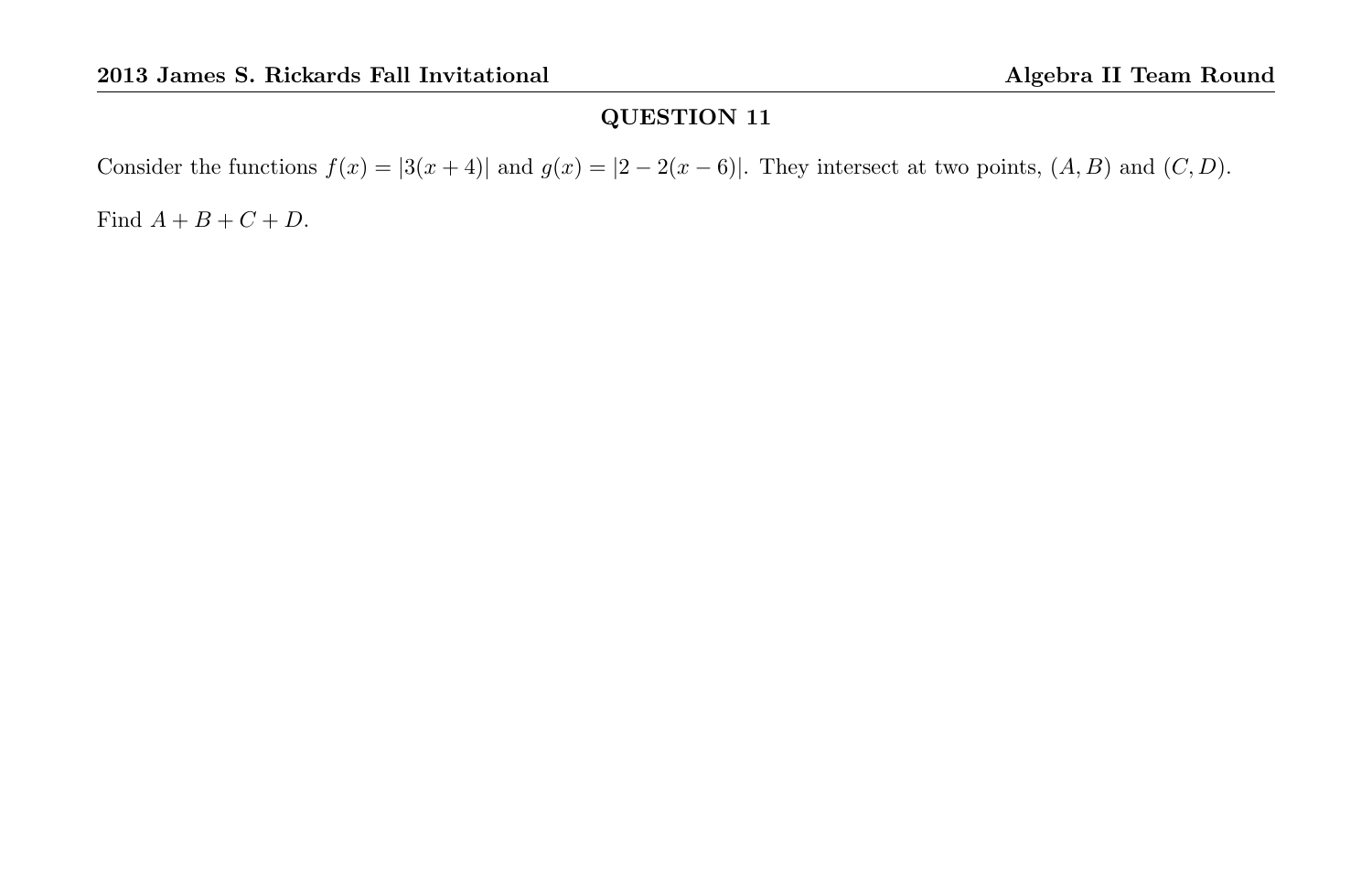Let

$$
A = \text{the maximum of } 3^{-x^2 + 2x + 3}
$$
  
\n
$$
B = \text{the maximum of } -8x^2 - 16x + 42
$$
  
\n
$$
C = \text{the maximum of } 2x^2 - 6x^2 + 5x^2 - 13x + 12x - 16
$$
  
\n
$$
D = \text{the maximum of } 2^{-6x^2 - 12x + 6}
$$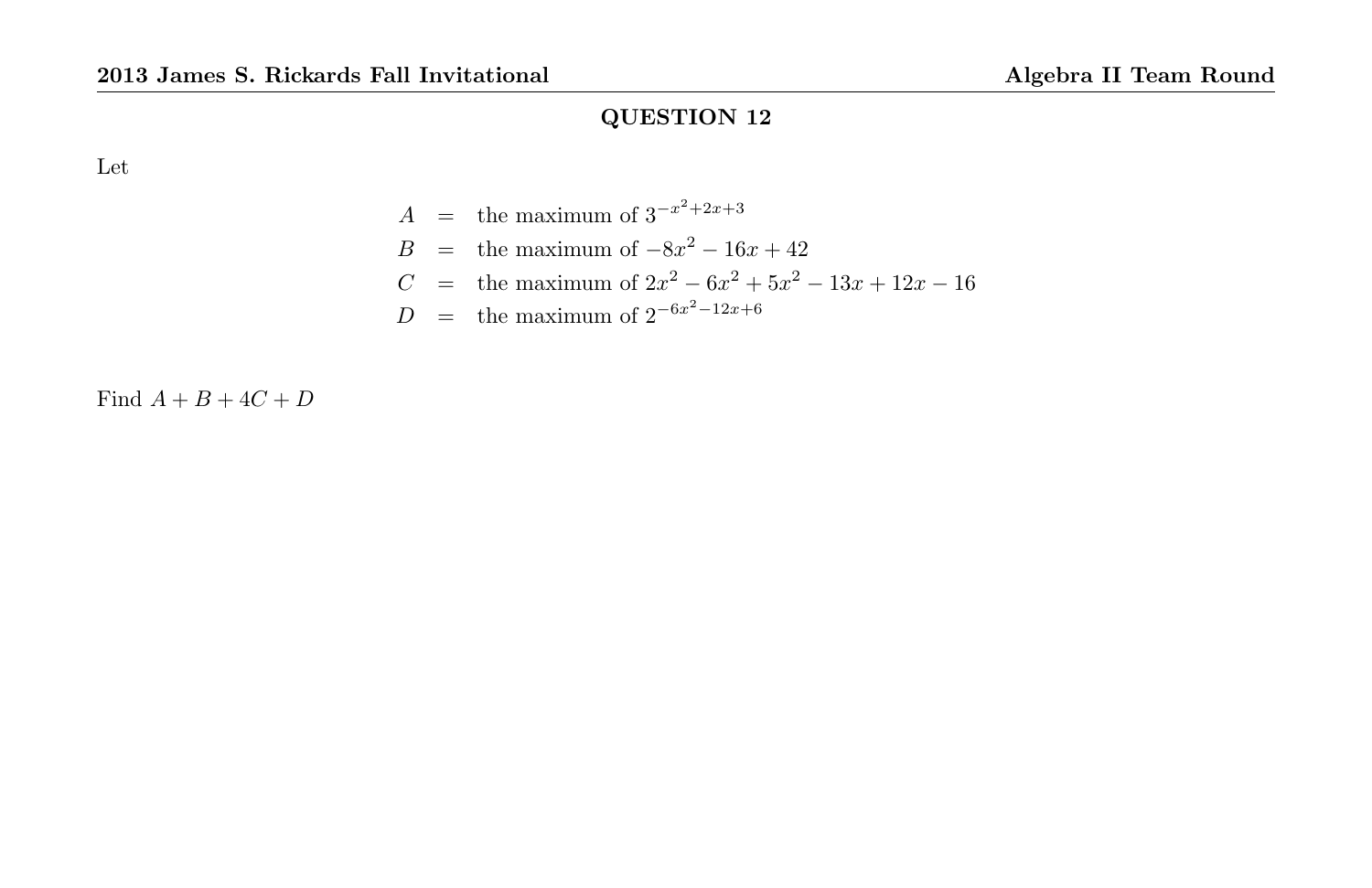Let  $A\nabla$  denote the matrix operator det  $(A^{-1})$ . Then let

$$
A = \begin{bmatrix} 4 & 2 \\ 6 & -8 \end{bmatrix} \nabla
$$

$$
B = \begin{bmatrix} -3 & 4 \\ 5 & 2 \end{bmatrix} \nabla
$$

$$
C = \begin{bmatrix} 4 & 7 \\ 2 & 6 \end{bmatrix} \nabla
$$

$$
D = \begin{bmatrix} 8 & 3 \\ 5 & 2 \end{bmatrix} \nabla
$$

Find  $\frac{BC}{AD}$ .